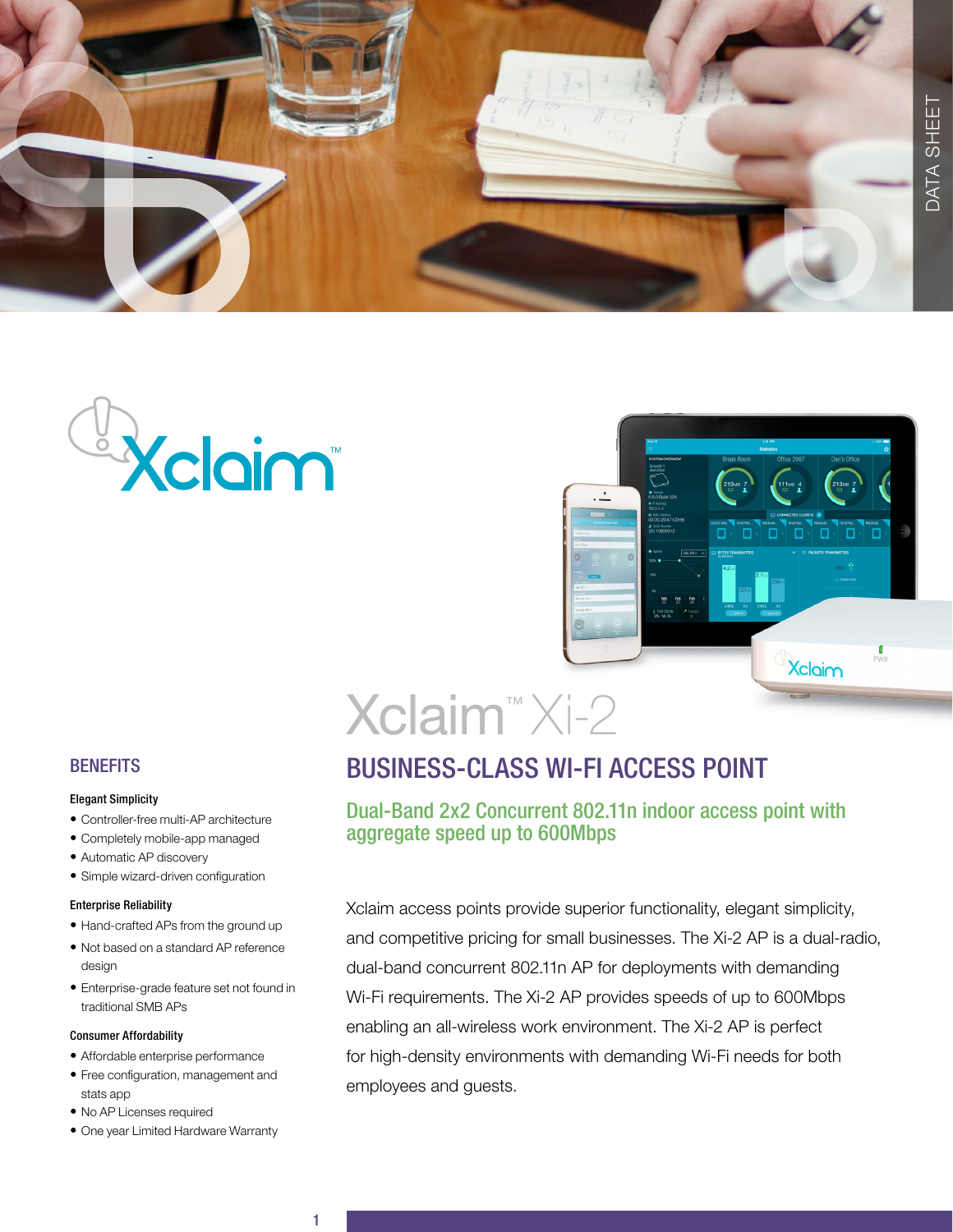# Xclaim™ Xi-2

# BUSINESS-CLASS WI-FI ACCESS POINT

## Big Wi-Fi. Small Business.

Xclaim Access Points allow for next generation Wi-Fi for all your business needs including hotspot access for your guests and secure Wi-Fi for your employees and business data. Xclaim access points are #Mobile ready to support smartphones, tablets, and traditional Wi-Fi products with fast and reliable Wi-Fi connectivity.

## A New Way to Wi-Fi.

Xclaim provides a new way to Wi-Fi. Small businesses no longer have to choose between overly complex and expensive enterprise solutions or low functionality consumer grade products. Xclaim is the complete package, combining reliability and simplicity with leading edge business-class Wi-Fi technology. Xclaim has been uniquely developed and positioned to address the Wi-Fi needs of the small business network.

## Connect. Click. Go.

By downloading the free application, Harmony for Xclaim, you can configure, monitor and manage multiple access points and networks all from your smart device in the palm of your hand. With Harmony, Wi-Fi security is easy: Simply create a separate Wi-Fi network for your secure data and protect it with industry standard enterprise encryption. You can create up to 4 separate Wi-Fi networks (SSIDs) per Access Point, allowing you to support and secure different business requirements on different wireless networks

## Wi-Fi for the Non-IT Guy.

Setup your own secure and reliable Wi-Fi network without requiring expensive cloud services, dedicated appliances or other complicated software. Harmony allows you to quickly setup secure Wi-Fi networks with multiple Xclaim access points in a matter of minutes, leaving you free to focus on your business.

## FEATURES

- Advanced RF design
- Dynamic channel selection (auto)
- Automatic traffic prioritization (auto)
- Airtime Fairness (auto)
- Band Steering (auto)
- Client isolation (per AP)
- Single or multi-AP environments
- 4 SSIDs per AP
- Cloud ready management